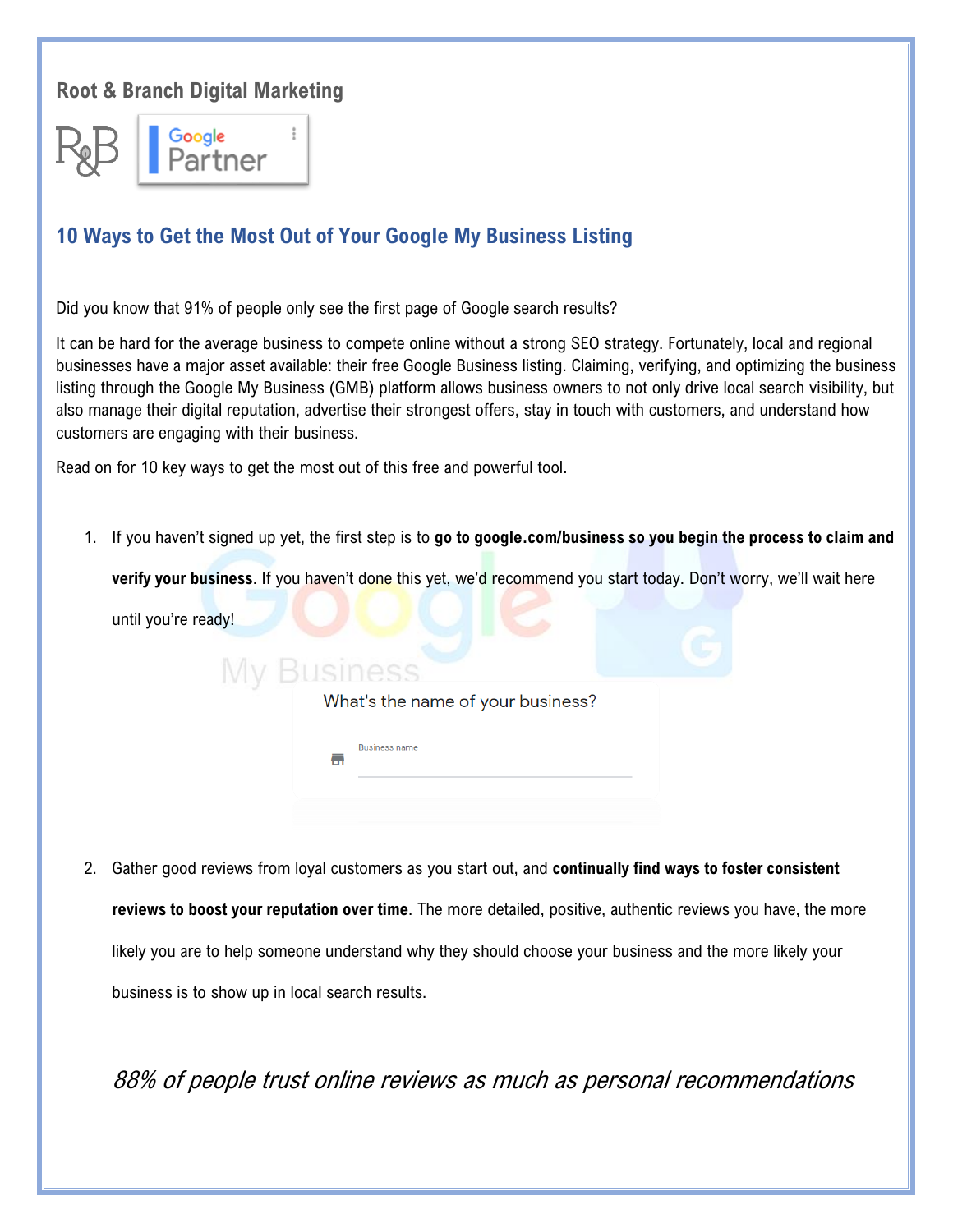3. **Read and respond to reviews and questions that your customers put on your listing**. You can provide trustworthy answers to questions that customers and prospective customers have about your business. In terms of reviews, it's important to respond to both positive and negative feedback. This is both a signal to Google that you have an active and well managed GMB listing (which is helpful for local SEO), and a way to communicate your brand and your personality to clients. All reviews are publicly available as are any responses. Thanking happy customers is enjoyable, but it's especially important to pay attention to the negative reviews. Other customers will be evaluating how you respond to issues as they decide whether to work or shop with you. Addressing concerns early can often lead to a positive resolution with a disgruntled customer. Even when a resolution is not possible, you'll be able to reflect the values of your business in terms of how you address those issues.

| 3 hours ago |                                                                                                                        |
|-------------|------------------------------------------------------------------------------------------------------------------------|
|             | <b>★★★★</b> ★ The user didn't write a review, and has left just a rating.                                              |
| (owner)     |                                                                                                                        |
| Just now    |                                                                                                                        |
| Your reply  |                                                                                                                        |
|             |                                                                                                                        |
|             |                                                                                                                        |
|             |                                                                                                                        |
| Learn more  | Please note that your reply will be displayed publicly on Google and must comply with Google's local content policies. |

4. **Update the hours on your listing so that your information is accurate in real-time**. It's likely that your Google

listing will be the most viewed source of information in terms of the basics of your business (contact number,

address, hours, and more). Your Google Business listing allows you to consistently keep your customers informed about the hours of your business, including holidays and any special events where you might be closing early or staying open late.

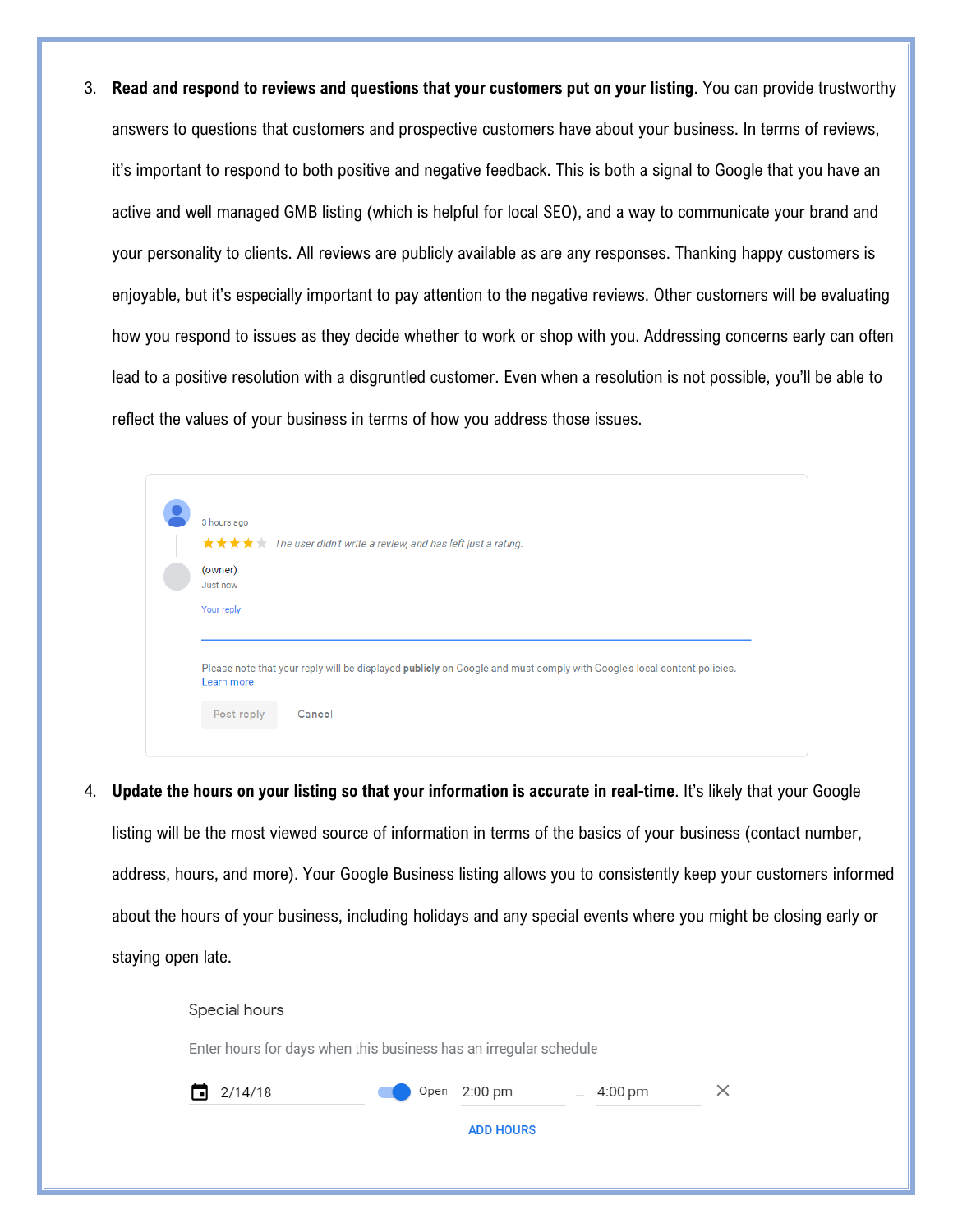5. **Take advantage of the new Google Posts feature**. Posts allow you to make announcements, share events, and promote products, business information, and offers. There are also insights to posts which show the views and engagements you have received on each individual post.

Each post functions like a mini blog that will be visible to all customers viewing your Google Business listing. You can include up to 300 words of text and include a button that will direct web traffic to the appropriate destination on your web site. Free advertising!

**My Business** 

| $\times$ Create post                                 |                                                                 | <b>PREVIEW</b> | <b>PUBLISH</b> |  |
|------------------------------------------------------|-----------------------------------------------------------------|----------------|----------------|--|
|                                                      | <b>What's New <math>\qquad \qquad \blacksquare</math></b> Event |                | Offer          |  |
| Ťλ<br>Make your post stand out with a photo or video |                                                                 |                |                |  |
| Write your post<br>100 - 300 words                   |                                                                 |                | C              |  |
| Add a button                                         |                                                                 |                |                |  |
|                                                      |                                                                 |                |                |  |

6. **Make your Posts stand out by uploading videos directly to GMB**. Just hit the blue camera icon in the middle of the Posts design area and select the video to upload. Videos can't be more than 30 seconds, so think hard about what information or direction you should provide to customers to lead them to take action. If video seems like too much work at this point, upload a relevant image instead.

64% of consumers make a purchase after watching branded social videos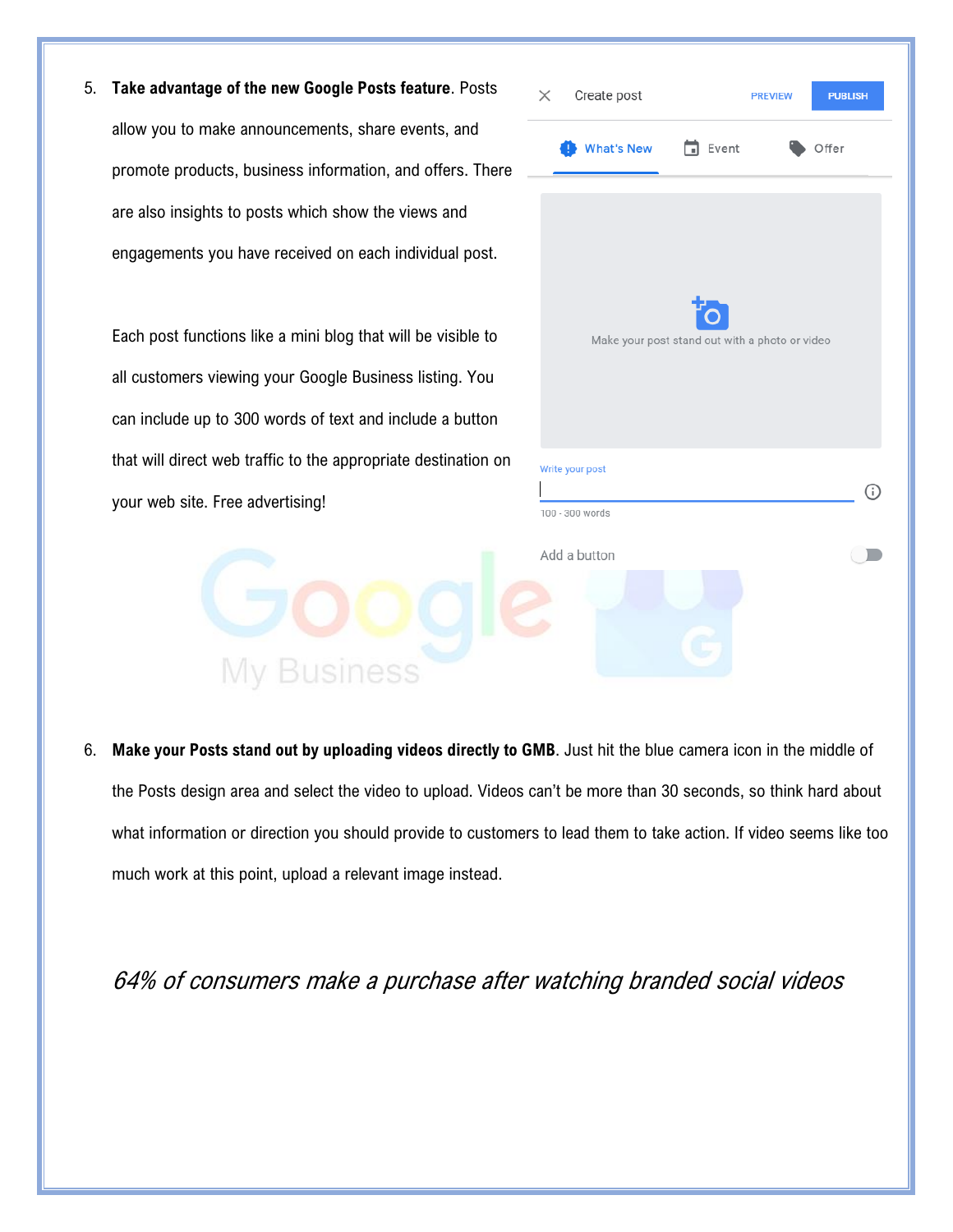7. **Make sure you have the best contact number active in your business listing** so customers can utilize the 'click to call' button when they are searching on a mobile device. In 2018 40% of Mobile searches have some kind of local intent so make it easy for customers to connect with you.

Plus, 90% of customers are more likely to visit a store when they see a number online on your GMB listing.



8. **Use the messages function from your listing**. You can receive and respond to text messages from potential customers by linking your business listing to a cell phone number. If you're going to give this a shot, just keep in mind that you'll likely need a trusted team member who can handle incoming messages.

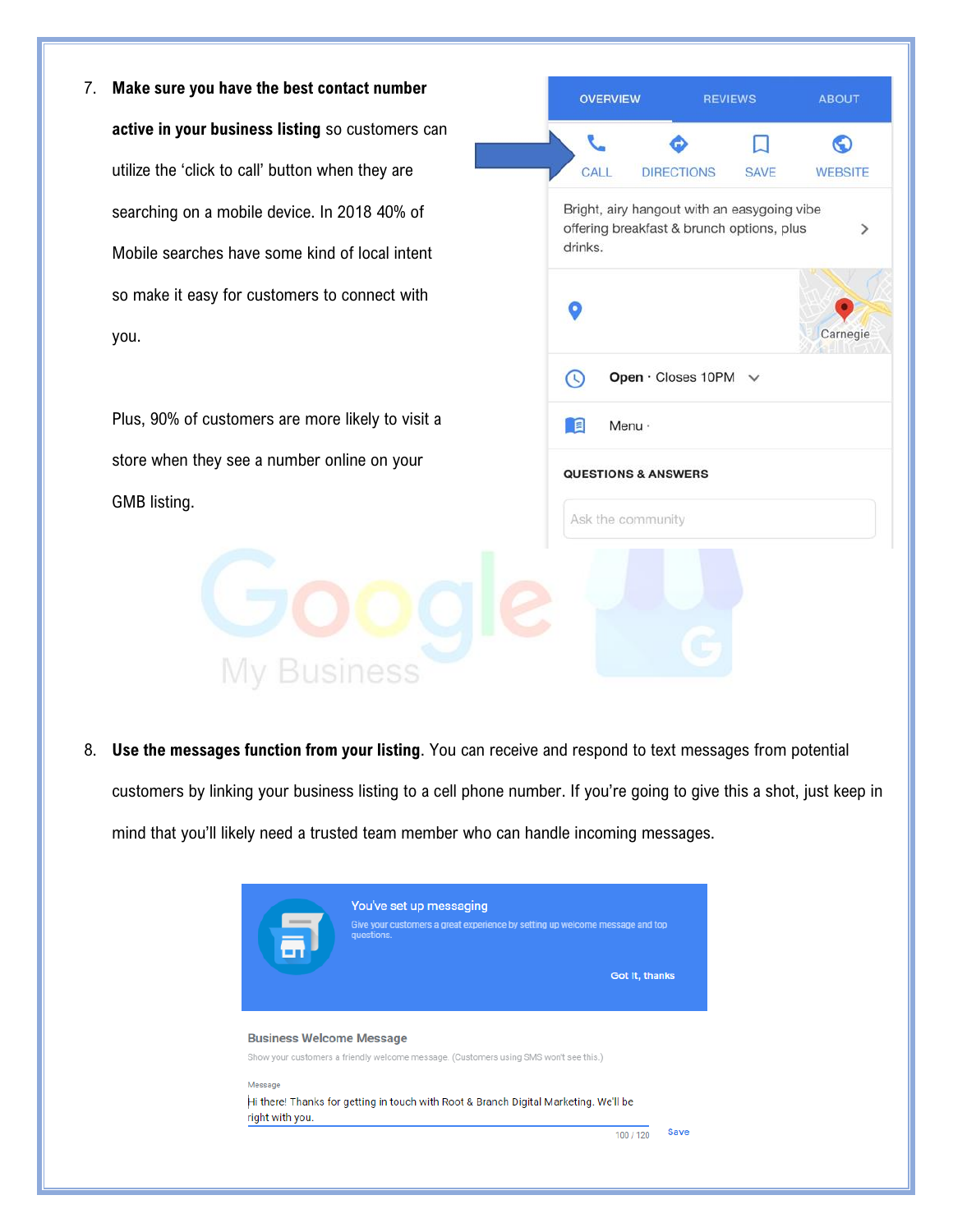9. **Take advantage of the Insights reports to understand how customers are using your listing** and get information

to help drive business decisions making.

Insights will show you things like how many actions customers took on your listing, including visits to your web site, requests for directions, and direct calls from a Mobile device.



Insights will also show you how often you listing is appearing on Google, including showing up in Google Search and on Google Maps. If you have a very active account, you can even see where visitors are requesting driving directions from!



Directions requests The places where custo ners request directions to your business from 1 month  $\sqrt{ }$ 15217  $107$  $15213$  $rac{1}{50}$ 15222 27<br>21<br>19<br>17<br>15<br>14<br>14<br>14 15219<br>15224 15203 15206 15122 15207<br>15234 15237  $\overline{15}$ 15045  $\frac{11}{11}$   $\frac{11}{10}$ 15120 15132<br>15106 15218  $10$ 15223



 $\odot$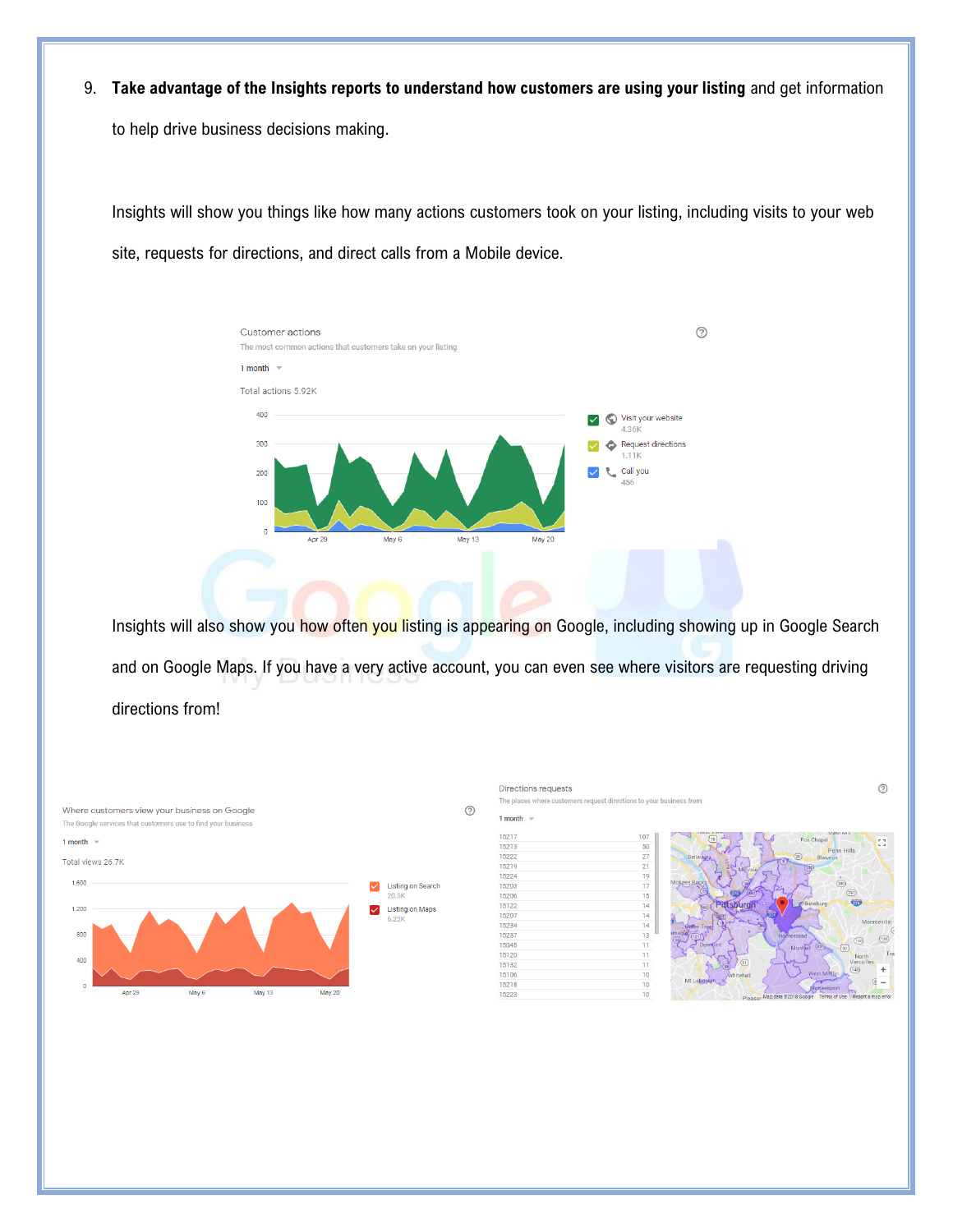Make smarter decisions related to staffing by understanding when your location is the busiest. For example, you can see what days and times are busiest in terms of physical customers at your location and when call volume is highest.



10. If you have a business that takes appointments, **use Reserve with Google to take appointments directly through your listing**. Use booking sites with Google to allow your customers to book appointments directly from your listing. You can also use Reserve

[with Google.](https://support.google.com/reserve/answer/7513050?hl=en&ref_topic=7512435)

**SCHEDULE OVERVIEW** Date Time **Multiple dates** Any time  $\overline{\phantom{a}}$ Staff Services See more All All  $\overline{\phantom{0}}$ Shampoo and Blowdry \$31.00 30 min Shampoo and Blowdry 9:00 AM 9:15 AM + MORE Mon